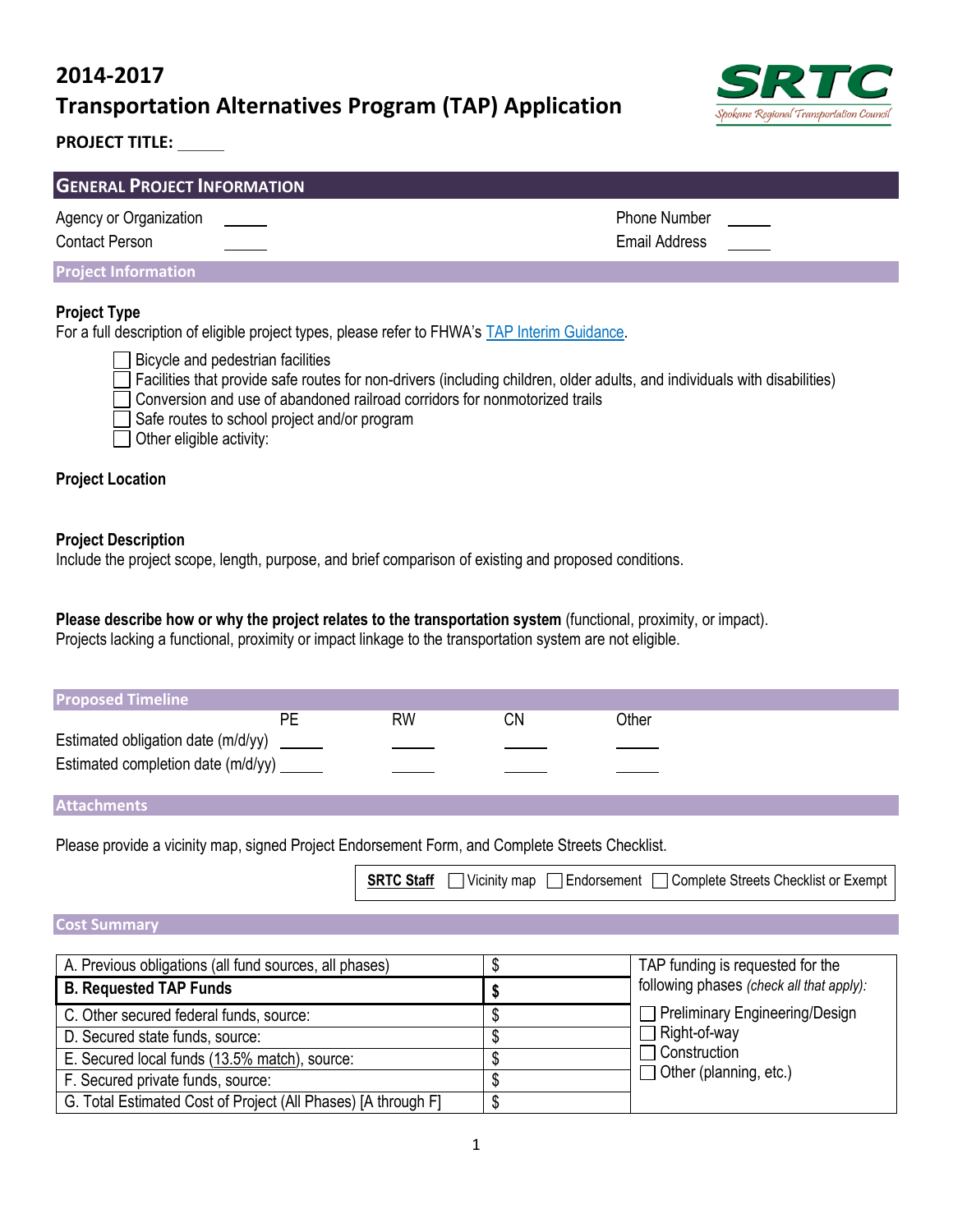Describe the commitment of secured matching funds or other funds and the status of obtaining any unsecured funds. *Note: matching funds must be available at the time of fund obligation.*

### **SYSTEMS OPERATIONS, MAINTENANCE, AND PRESERVATION 5PTS**

What is the design life of the project?

 $\Box$  The project sponsor must indicate that the project, once completed, will be maintained for the life of the project.

## **ECONOMIC VITALITY 15 PTS Employment and Destination Accessibility 6** Please describe how the project enhances connections to existing key destinations (i.e. employment centers, city/regional centers and attractions, schools, or parks) or major transportation routes and/or transportation hubs (including transit). Include the distance from the project location to any referenced key destinations. Note: Project must be located within 1/<sub>2</sub> mile (pedestrian project) or 3 miles (bicycle project) of a key destination.

### **Consistency with Economic Development Plans 3**

Is the project consistent with an adopted local economic development/revitalization plan? If so, please cite the plan and the page number that indicates the project is consistent with the plan.

#### **Existing Development 6**

Project is located within an area of existing development. Please refer to the 2010 Population/Employment Density map to identify the density of the project location. Check **all** densities that apply to the project location (if it traverses more than one density type, an average score will be given).

Low density **2** Medium density and the set of the set of the set of the set of the set of the set of the set of the set of the set of the set of the set of the set of the set of the set of the set of the set of the set of the set of the s High density 6

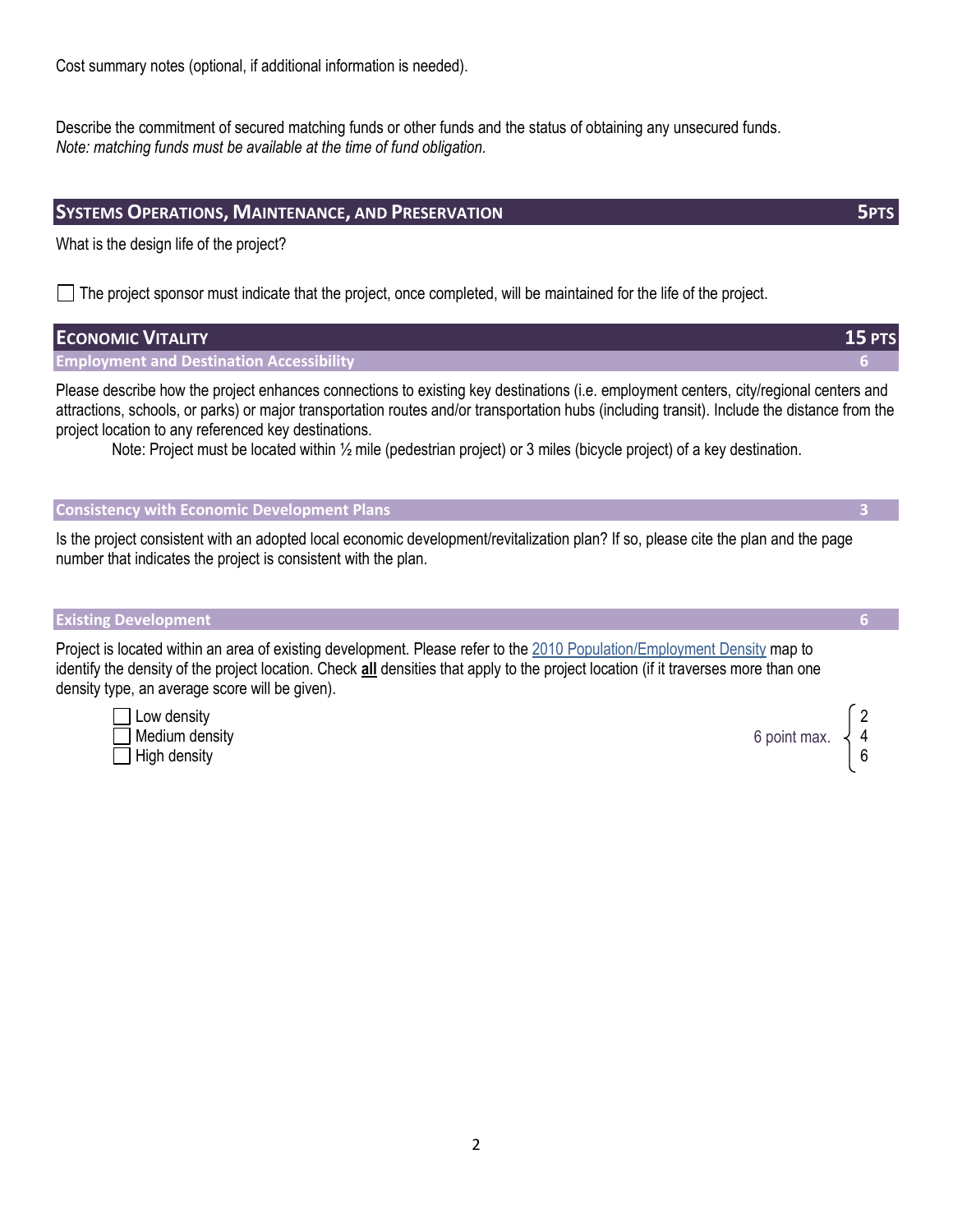| <b>COOPERATION AND LEADERSHIP</b>                                                                                                                                                                                                                                                                                                                                                                                                                                                                         |                              | $10$ PTS         |
|-----------------------------------------------------------------------------------------------------------------------------------------------------------------------------------------------------------------------------------------------------------------------------------------------------------------------------------------------------------------------------------------------------------------------------------------------------------------------------------------------------------|------------------------------|------------------|
| <b>Consistency with Regional and Local Plans</b>                                                                                                                                                                                                                                                                                                                                                                                                                                                          |                              | 5pts             |
| Please indicate the project's consistency with regional and local plans. Check all applicable boxes.                                                                                                                                                                                                                                                                                                                                                                                                      |                              |                  |
| The project is listed in <b>SRTC's 2011-2035</b> Metropolitan Transportation Plan as:<br>A planned improvement (specifically listed in Section 4, pages 12-17);<br>An unfunded transportation need (specifically listed in Section 4, pages 18-19);<br>The project is not specifically listed, but is consistent with the goals and policies of the MTP (as described in Section 1).<br>Cite the page number and text that indicates consistency with the MTP:                                            |                              | 5                |
| The project is listed in a local agency long-range plan or capital improvement program as:<br>$\Box$ A programmed or planned improvement (specifically listed). Plan/program and page number:<br>An unfunded transportation need (specifically listed). Plan/program and page number:<br>The project is not specifically listed in a plan or program, but is consistent with the goals and policies of the<br>comprehensive plan. Cite the page number and text that indicates consistency with the plan: | 5 point max.                 | 0                |
| The project is listed in an approved regional (SRTC) plan:<br>Spokane Regional Pedestrian Plan<br><b>Spokane Regional Bike Plan</b><br>Spokane Regional ITS Architecture Plan, Implementation Plan<br>Other:                                                                                                                                                                                                                                                                                              | Page<br>Page<br>Page<br>Page | 3<br>3<br>3<br>3 |

| <b>Agency Coordination</b>                                                                                                                        | 2 pts |
|---------------------------------------------------------------------------------------------------------------------------------------------------|-------|
| Is the project a joint venture between multiple jurisdictions and/or agencies (including public/private partnerships)? If so, please<br>describe: |       |

| <b>Public Involvement</b>                                                                                                                                               | 3 pts |
|-------------------------------------------------------------------------------------------------------------------------------------------------------------------------|-------|
| Please describe the extent to which the project has been reviewed by the public or other agencies (public meetings,<br>environmental review, legislative actions, etc). |       |

| <b>STEWARDSHIP</b>                                                                                                                                                                                                                                                                                       | <b>10 PTS</b> |
|----------------------------------------------------------------------------------------------------------------------------------------------------------------------------------------------------------------------------------------------------------------------------------------------------------|---------------|
| <b>Environmental Mitigations</b>                                                                                                                                                                                                                                                                         |               |
| Does the project improve the environment or minimize the environmental impact of the facility above and beyond current<br>design standards (i.e. use of recycled materials, innovative storm water treatment, use of drought tolerant vegetation,<br>air quality benefit, etc.)? If so, please describe. |               |

| <b>Ability to Advance</b>                                                                                                                                                                                                                                     |              |        |
|---------------------------------------------------------------------------------------------------------------------------------------------------------------------------------------------------------------------------------------------------------------|--------------|--------|
| Describe the status of the project:                                                                                                                                                                                                                           |              |        |
| Environmental documentation (NEPA) is complete & approved, or categorically excluded (CE)<br>Right-of-way plans approved<br>Right-of-way acquisition is complete, or not needed<br>Design is 30% complete<br>Design is 60% complete<br>Design is 90% complete | 5 point max. | 3<br>റ |

Project status notes. Please indicate if there any circumstances that could delay the project and/or if there are any critical timelines associated with this application (e.g. right of way acquisition, environmental documentation, other funds needed for full funding).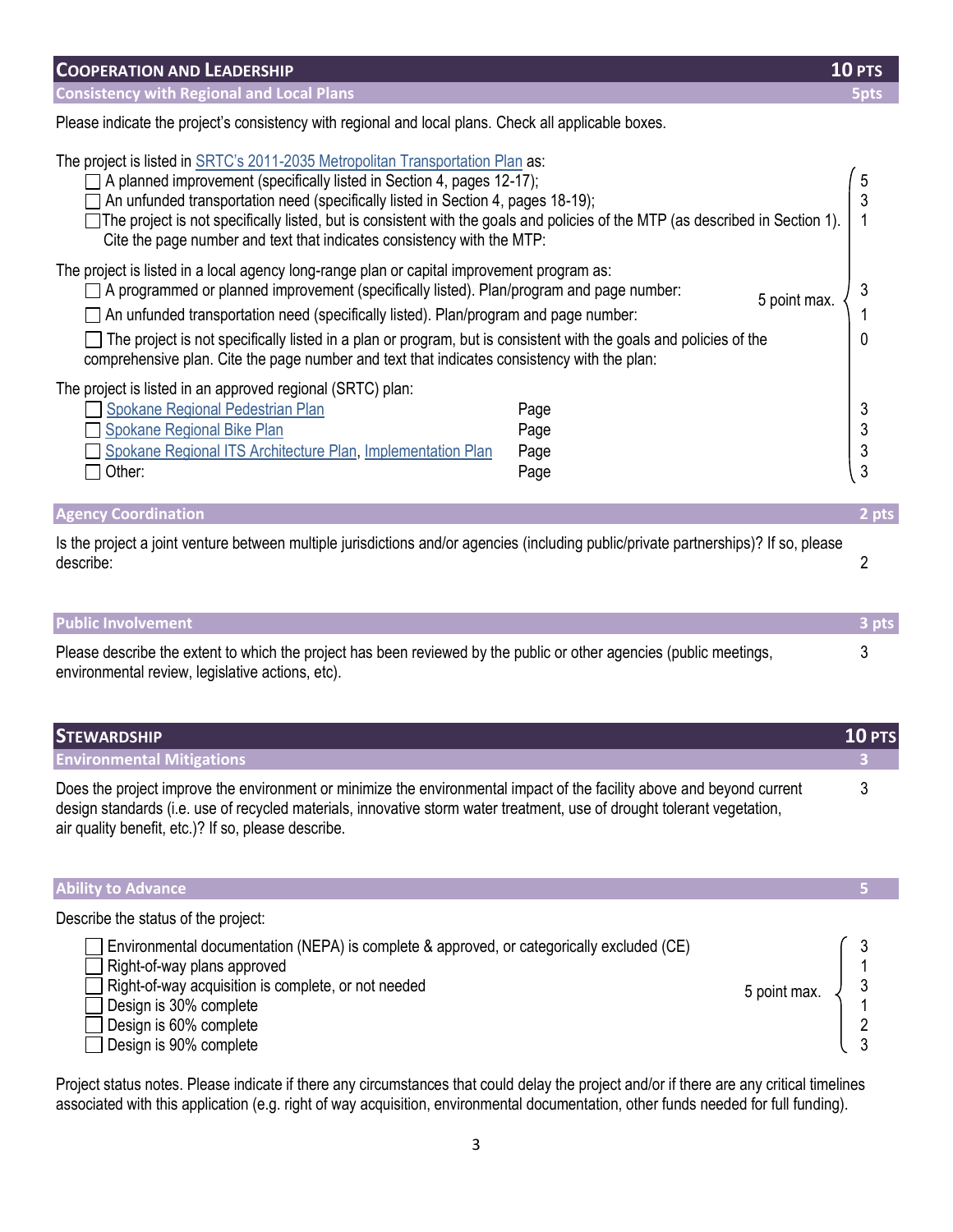| <b>Previous SRTC funding</b>                                                                                                                                                                                                                                                                                                                                                                                                                                 | 2      |
|--------------------------------------------------------------------------------------------------------------------------------------------------------------------------------------------------------------------------------------------------------------------------------------------------------------------------------------------------------------------------------------------------------------------------------------------------------------|--------|
| Has the project received partial federal funding through SRTC in the past?                                                                                                                                                                                                                                                                                                                                                                                   | 2      |
|                                                                                                                                                                                                                                                                                                                                                                                                                                                              |        |
| <b>QUALITY OF LIFE</b>                                                                                                                                                                                                                                                                                                                                                                                                                                       | 10 PTS |
| Does the project include design elements that contribute to quality place making? If so, please check all that apply:<br>Lighting<br>Unusual or unique surfaces (pavers or stamped)<br>Bicycle parking<br>Public art<br>Garbage/recycling receptacles<br>Benches, bus shelters<br>Traffic calming measures<br><b>Bollards</b><br>Landscaping, pots/planters, tree grates<br>Other design elements, please describe:<br>Raised or uniquely treated crosswalks | 5      |
| Does the project support health-promoting transportation options for people of all abilities and ages (walking, biking, transit,<br>safe routes to school, etc.)? If so, please describe.                                                                                                                                                                                                                                                                    | 5      |
| <b>CHOICE AND MOBILITY</b>                                                                                                                                                                                                                                                                                                                                                                                                                                   | 30 PTS |
| <b>Bicycle and Pedestrian Improvements</b>                                                                                                                                                                                                                                                                                                                                                                                                                   | 14     |
| Will the project add or improve pedestrian facilities (ADA requirements, crossings, completes a<br>gap, extends connection, eliminates barriers, vegetated buffers, width >5 ft, pedestrian islands, etc.)? If so, please describe.                                                                                                                                                                                                                          | 7      |
| Is the facility on a designated bicycle route? If so, what type of route is it (separated path, bike lane, shared roadway, etc.)?<br>Will the project add or improve bicycle facilities (lanes, pavement markings, signage, completes a gap, extends connection,<br>eliminates barriers, etc.)? If so, please describe.                                                                                                                                      | 7      |
| <b>Transit Access</b>                                                                                                                                                                                                                                                                                                                                                                                                                                        |        |
| Has the project been coordinated with STA or other transit operators? If so, please describe.                                                                                                                                                                                                                                                                                                                                                                | 1      |
| Does the project improve transit access? If so, please describe.<br>Note: Project must be within 1/2 mile (pedestrian projects) or 3 miles (bicycle projects) of a transit stop. Include the distance<br>from the project location to the closest transit stop.                                                                                                                                                                                              |        |
| If the project does improve transit access, how many buses per day traverse the facility?<br>Number of buses (include both inbound and outbound)                                                                                                                                                                                                                                                                                                             |        |
| 1-30 buses per day<br>30+ buses per day                                                                                                                                                                                                                                                                                                                                                                                                                      | 3<br>6 |
| <b>Shared Use of Infrastructure</b>                                                                                                                                                                                                                                                                                                                                                                                                                          |        |
| Project encourages or allows for the shared use of infrastructure for multiple users (i.e. new shared use path, or the<br>addition of facilities for a new user group on an existing facility).                                                                                                                                                                                                                                                              | 4      |
| <b>Transportation Choices</b>                                                                                                                                                                                                                                                                                                                                                                                                                                |        |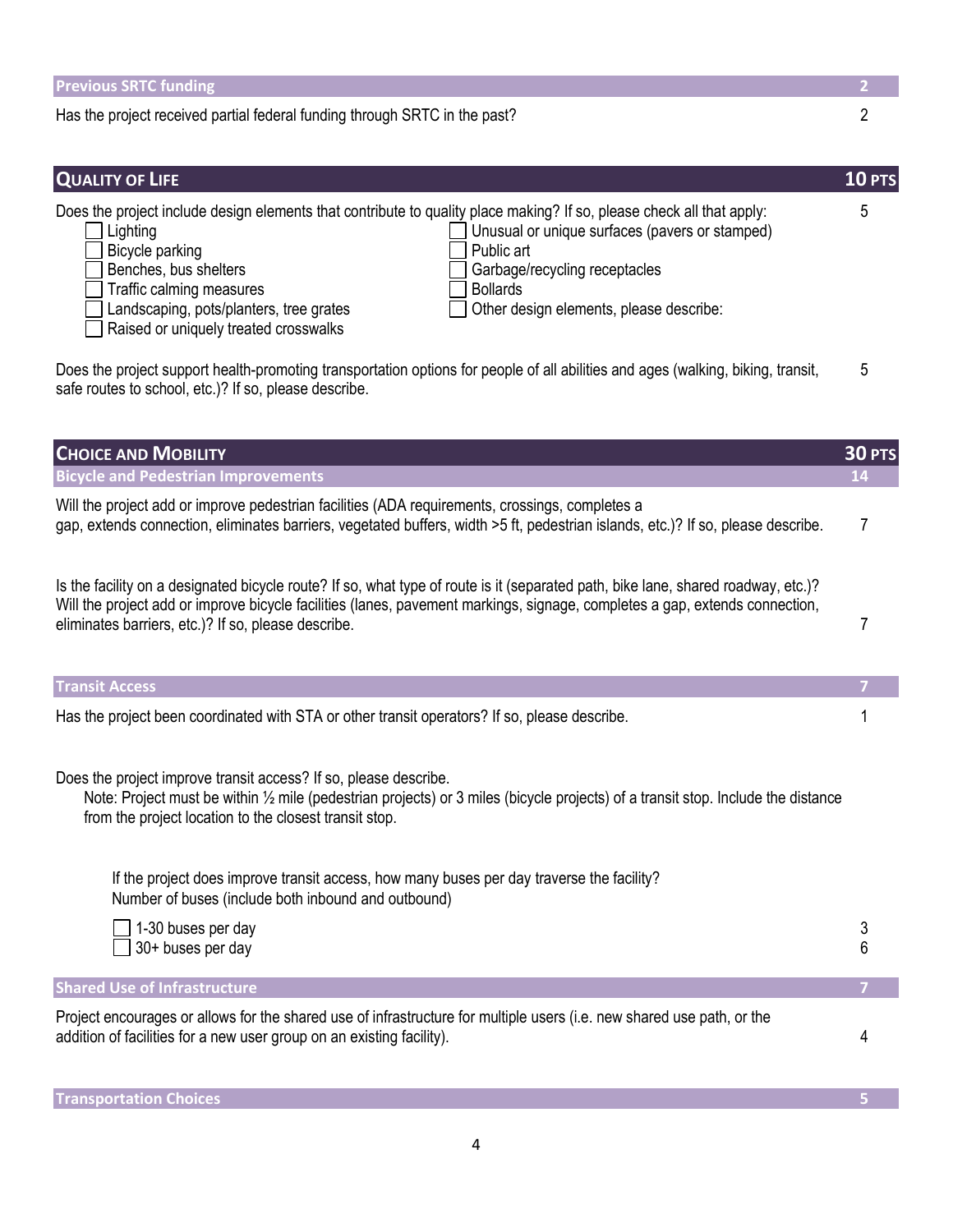Project serves low income and/or minority communities or establishes a new or enhances an existing transportation choice to the transportation disadvantaged. Please refer to the 2010 Environmental Justice maps to determine whether the project is located in an area of disproportionately high percentages of low income and/or minority residents. Please check **all** classifications that apply to the project location (if it traverses more than one classification, an average score will be given).



| <b>SAFETY</b>                                                                                                                                                                                                               |                                                                                                                                                                                                                                                         | 20 PTS    |
|-----------------------------------------------------------------------------------------------------------------------------------------------------------------------------------------------------------------------------|---------------------------------------------------------------------------------------------------------------------------------------------------------------------------------------------------------------------------------------------------------|-----------|
| <b>Addresses Existing Safety Concern</b>                                                                                                                                                                                    |                                                                                                                                                                                                                                                         | <b>10</b> |
| Does the project address an existing safety concern(s)? If yes, please indicate the existing safety concern(s).                                                                                                             |                                                                                                                                                                                                                                                         |           |
| Collisions involving pedestrians, bicyclists<br>Lack of safe pedestrian crossing<br>Other safety concern:                                                                                                                   | Lack of separated facilities for user groups<br>High volumes/speeds on facility                                                                                                                                                                         |           |
| Does the project address the existing safety concern(s) via the one or more of the following strategies?                                                                                                                    |                                                                                                                                                                                                                                                         | 10        |
| Provides sidewalks/walkways and curb ramps<br>Provides bike lanes, markings, signage<br>Implement roadway narrowing measures<br>Add traffic calming improvements<br>Includes a safety education program (for Safe Poutes to | Add signage directed to improve safety concern<br>Install/improve traffic and bike/pedestrian signals<br>Provide crosswalk enhancements (including striping, refuge islands,<br>raised medians)<br>Other safety improvements consistent with NCHPP 500. |           |

- Includes a safety education program (for Safe Routes to  $\Box$  Other safety improvements consistent with *NCHRP 500:* School Projects only)
-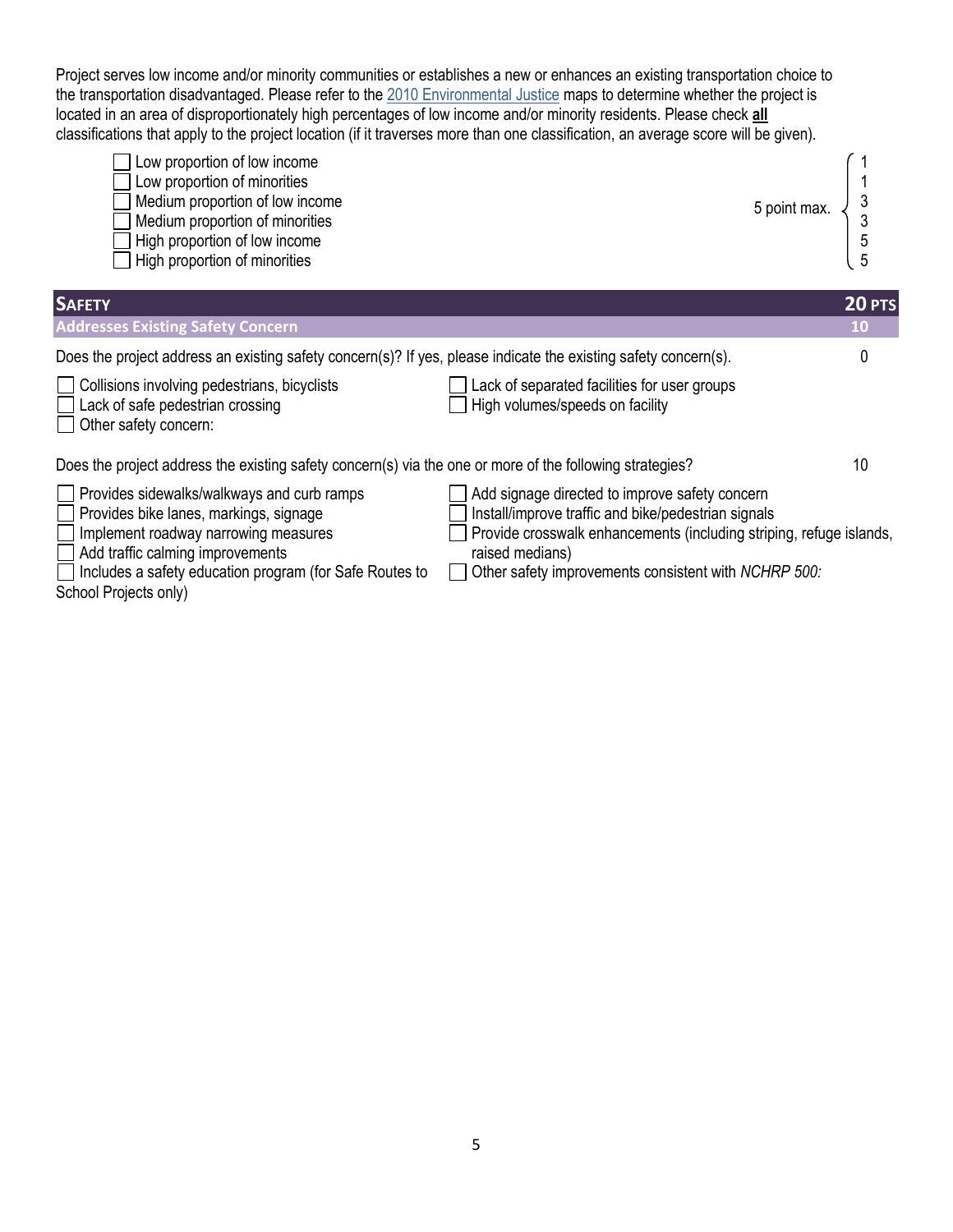Provide the location and details for **bicycle and pedestrian collisions** on the project facility for the three most current years available. This information can be obtained from th[e Statewide Travel & Collision Data Office \(STCDO\).](http://www.wsdot.wa.gov/mapsdata/stcdo_home.htm)

Fill out a separate row for each collision. Provide information on the location, collision type, severity, contributing circumstances, and the primary countermeasure to eliminate or mitigate the collision (countermeasure must be consistent with project scope).

SRTC staff will use this information to assign points (0-10) on a sliding scale.

| <b>Collision Location</b><br>(provide location details or milepost) | <b>Collision</b><br><b>Type</b><br>(bicycle,<br>pedestrian) | <b>Number of</b><br><b>Injuries</b> | <b>Number of</b><br><b>Fatalities</b> | <b>Cause or Contributing Circumstance</b><br>(driver and/or bicyclist/pedestrian - failure to<br>yield, inattention, etc.) | <b>Primary Countermeasure</b><br>(must be consistent with project scope) |
|---------------------------------------------------------------------|-------------------------------------------------------------|-------------------------------------|---------------------------------------|----------------------------------------------------------------------------------------------------------------------------|--------------------------------------------------------------------------|
| ex. Grand Blvd at 13th Ave                                          | Pedestrian                                                  |                                     | 0                                     | Driver - failure to yield right-of-way                                                                                     | Signed crosswalk                                                         |
|                                                                     |                                                             |                                     |                                       |                                                                                                                            |                                                                          |
|                                                                     |                                                             |                                     |                                       |                                                                                                                            |                                                                          |
|                                                                     |                                                             |                                     |                                       |                                                                                                                            |                                                                          |
|                                                                     |                                                             |                                     |                                       |                                                                                                                            |                                                                          |
|                                                                     |                                                             |                                     |                                       |                                                                                                                            |                                                                          |
|                                                                     |                                                             |                                     |                                       |                                                                                                                            |                                                                          |
|                                                                     |                                                             |                                     |                                       |                                                                                                                            |                                                                          |
|                                                                     |                                                             |                                     |                                       |                                                                                                                            |                                                                          |
|                                                                     |                                                             |                                     |                                       |                                                                                                                            |                                                                          |
|                                                                     |                                                             |                                     |                                       |                                                                                                                            |                                                                          |
|                                                                     |                                                             |                                     |                                       |                                                                                                                            |                                                                          |
|                                                                     |                                                             |                                     |                                       |                                                                                                                            |                                                                          |

| <b>Collision Involving</b> | A. Total Number<br>Note: Only include collisions that would<br>be addressed by the proposed project | <b>B.</b> Factor | <b>C. Accident Cost</b><br>$(A \times B)$ | <b>Benefit</b><br>(Sum of Column C) |
|----------------------------|-----------------------------------------------------------------------------------------------------|------------------|-------------------------------------------|-------------------------------------|
| Injuries                   |                                                                                                     | \$375,000        |                                           |                                     |
| Fatalities                 |                                                                                                     | \$4,400,000      |                                           |                                     |
|                            | <b>TOTAL</b> (Sum of Column A)                                                                      |                  | <b>TOTAL</b> (Sum of Column C)            |                                     |